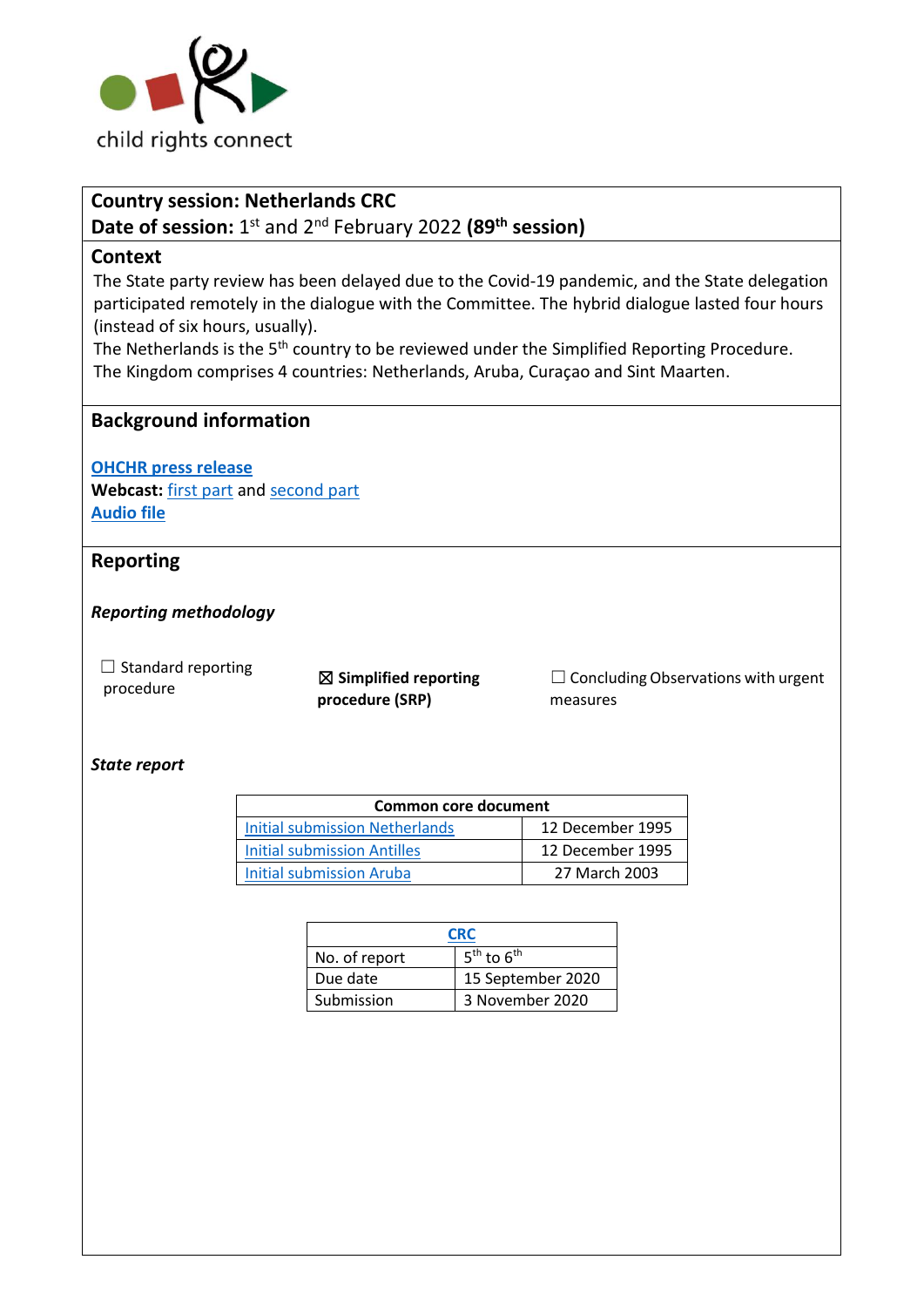

| Public reports from children's rights defenders |                                                                                                                                                                                                                                                                                                                                                                                                                                                                                                                                                                                                                                                                                                               |  |  |  |
|-------------------------------------------------|---------------------------------------------------------------------------------------------------------------------------------------------------------------------------------------------------------------------------------------------------------------------------------------------------------------------------------------------------------------------------------------------------------------------------------------------------------------------------------------------------------------------------------------------------------------------------------------------------------------------------------------------------------------------------------------------------------------|--|--|--|
| <b>Written inputs</b>                           |                                                                                                                                                                                                                                                                                                                                                                                                                                                                                                                                                                                                                                                                                                               |  |  |  |
| <b>NGOs</b>                                     | Antillean Federation for Youth Care<br>$\bullet$<br>Asociación Trabao di Hubentud na Aruba (ATHA) & Centro di Desaroyo<br>(CEDE)<br>• Child Identity Protection<br>Dutch National Youth Council<br>$\bullet$<br>Dutch NGO Coalition for Children's Rights<br>$\bullet$<br>Heart Centered Leadership Foundation<br>$\bullet$<br>Institute on Statelessness and Inclusion and ASKV Refugee Support<br>$\bullet$<br>Netherlands organisation for sex diversity, COC Nederland and Transgender<br>$\bullet$<br>Netwerk Nederland<br>Partnership of Parents with Child Care (SamenWerkingsVerband van<br>Ouders met Jeugdzorg)<br>ZHAW International NGO Law and Policy Project & Tax Justice Network<br>$\bullet$ |  |  |  |
| <b>NHRIS</b>                                    | Netherlands Institute for Human Rights<br>$\bullet$<br>The Ombudsman for Children<br>National Rapporteur on Trafficking in Human Beings and Sexual Violence<br>$\bullet$<br>against Children                                                                                                                                                                                                                                                                                                                                                                                                                                                                                                                  |  |  |  |

# **State delegation**

The [delegation of](https://tbinternet.ohchr.org/_layouts/15/treatybodyexternal/Download.aspx?symbolno=INT%2fCRC%2fLOP%2fNLD%2f47635&Lang=en) the Netherlands was large and representative of the four countries of the Kingdom. The members of the delegation were mainly from the Ministry of Education, Culture, Youth, and Sports, but also from the Youth Department at the Ministry of Health, Welfare and Sport, the Ministry of Justice and Security, the Ministry of the Interior and Kingdom Relations, the Ministry of Social Development, Labor and Welfare.

The Taskforce Children's Rights and the Children's Rights Committee were represented, including by the President of the latter.

The State's opening statement is available [here.](https://tbinternet.ohchr.org/_layouts/15/treatybodyexternal/SessionDetails1.aspx?SessionID=1400&Lang=en)

# **Committee's Task Force members**

| Name & Last Name                | Country      |
|---------------------------------|--------------|
| <b>Gehad Madi (coordinator)</b> | Egypt        |
| Bragi Guðbrandsson              | Iceland      |
| Benyam Dawit Mezmur             | Ethiopia     |
| Ann Skelton                     | South Africa |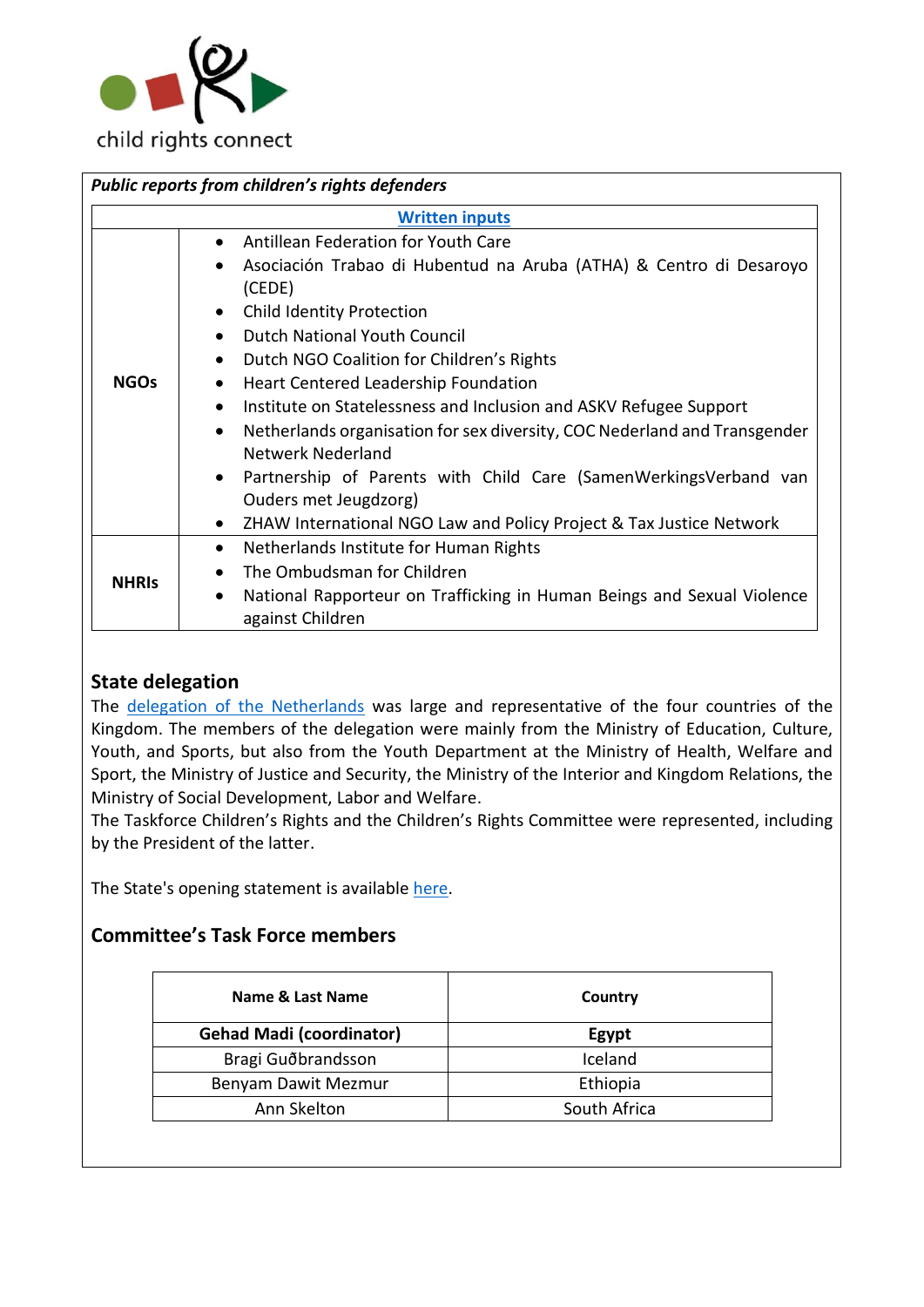

## **Dialogue description**

## • Character of the dialogue

The dialogue was cooperative and fluid. As under the Simplified Reporting Procedure, the discussion was focused, and the answers provided by the members of the delegation were technical and sometimes political. The delegation did not always provide answers the Committee's questions, which had to insist on many occasions. Some questions were addressed to the Kingdom while others specifically to the Caribbean part or to the European part.

## • General assessment made by the Committee

The Committee regretted that the delegation preferred to answer some questions by writing after the session rather than during the interactive dialogue. However, the Committee underlined the direct answers provided by the representatives from the Caribbean island countries of the Kingdom. The Committee also expressed its regret that the discussion was not held in person and that it could only last for four hours.

## • Main issues discussed

## **General measures of implementation**

• **Reservations**: The Committee deplored that the Kingdom of the Netherlands is maintaining its reservations to three articles of the Convention, representing one of the largest State Party's reservations. On its reservation on the application of the adult penal law to children of 16 years and older, the State responded that minors are tried according to the juvenile criminal law but that courts should be able to try 16-17 years old under the adult criminal law under certain circumstances, and stated that this was rarely applied. The Committee insisted that the ratifying State should adjust its system to the Convention rather than adopting reservations and questioned the rational and need for such reservation. The Committee also raised that the Netherlands was one of the few European countries not having ratified the Optional Protocol on a Communications Procedure. The delegation explained that it was currently being studied.

## **General principles**

- **Non-discrimination:** The Committee asked about the efforts made by the Netherlands to reduce the disparities between municipalities regarding children's access to services and facilities. It was asked if children in the Caribbean part of the Kingdom have the same access as children in the European part. The delegation replied that they are taking measures to strengthen the quality and effectiveness at local level and that all municipalities must ensure access to local services.
- **Best interests of the child:** The Committee first pointed out that the best interests of the child have not been incorporated into national legislation and policies, as well as in immigration law. The Committee also underlined that it was not known to judges and professionals working with and for children. The State Party explained that while the best interests of the child were not integrated into the immigration legislation, they are implemented both in practice and in policy throughout the Dutch immigration system. The delegation also pointed out that a draft law aiming to integrate the best interests of the child into the Aliens Act is currently under consideration by the Parliament.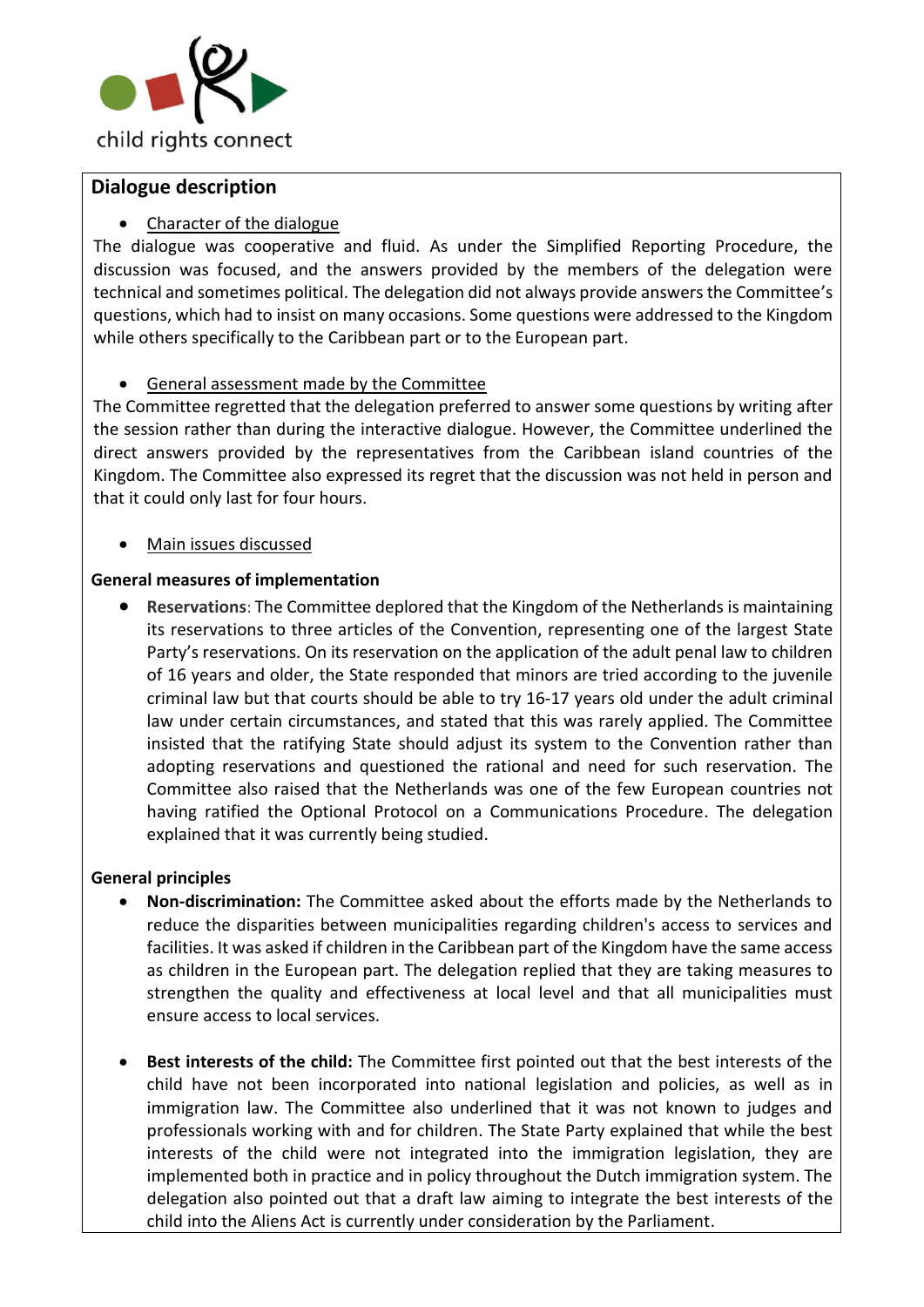

• **Allocation of resources:** The Committee raised that there were a high level of tax evasion and abuse by companies operating abroad, which had negative impact for the realisation of children's rights. The Committee also requested more information about budget cuts in youth care as well as about the municipalities being in debt. The delegation replied that municipalities receive financial assistance from the central government to protect children's rights. The Netherlands stated that they made additional funding available and that they had a youth reform agenda aimed to arrive at agreements on a structural budget in conjunction with commitments to improving the system.

#### **Civil Rights and Freedoms**

• **Statelessness and nationality:** The Committee asked the delegation about the systemic challenge of statelessness and measures taken to ensure protection of stateless children. The Netherlands replied that a child born stateless could acquire Dutch citizenship after 3 years of lawful residence in the Kingdom. The delegation also pointed out that a legislative proposal was presented at the end of 2020 so that children born stateless in the Kingdom could obtain Dutch citizenship even without a lawful residence.

#### **Family Environment and Alternative Care**

- **Children deprived of a family environment:** The Committee asked the delegation about the impact on reduction of the need for institutionalization and increasing opportunities for children to be placed in home-based care. The Committee expressed its concern in terms of abusive practices of institutions regarding isolation and detention in residential facilities. The Netherlands responded that waiting times for youth care remain a serious issue at local and national levels, and asserted that a child could only be placed in closed youth care facilities if considered to have serious problems. The delegation added that the governemts aims at reducing the number of children being sent to closed care facilities, significantly decreasing, and stimulating small-scale residential placement of children.
- **Family Reunification:** With regard to unaccompanied children, underscoring that the family reunification policy in the Netherlands was considered a positive model, the Committee asked for clarifications on the difficulties of reunification of children with extended family members and on the reasons for the significant delays in the reunification process. The delegation stressed that the State party was acting in accordance with the EU Family Reunification Directive, applying lenient conditions for the nuclear family. The Netherlands justified the delays in family reunification by the effect of the Covid-19 pandemic on the capacity of diplomatic missions' ability to assist families as well as the increasing number of applications for family reunification in 2021.

#### **Violence against children**

• The Committee asked if there had been any assessment of the impact of the national program for child victims of violence and abuse and in particular in quality of services. The Committee also requested information on the progresses made and obstacles to the implementation of the decentralization of the child protection system since 2015. In addition, the Committee inquired on the progress made in child protection in the Caribbean part, especially on corporal punishment, as there seems to be a considerable gap between the child protection systems between the Caribbean and the European parts. The State explained that in recent years, the issue of child abuse has been addressed through the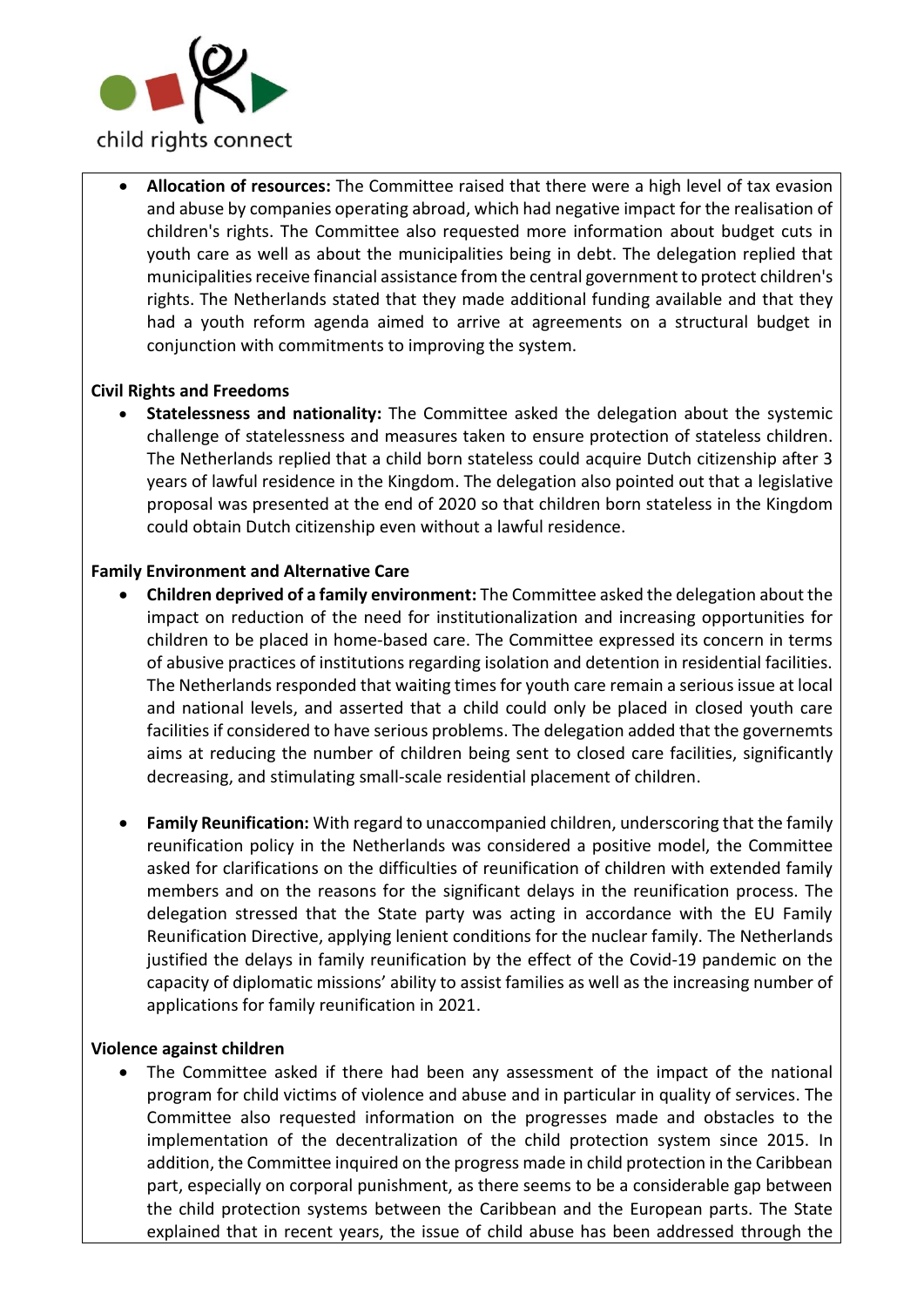

program called "*Violence does not belong anywhere*" that has reduced violence, however, the State admitted that child abuse issues remain. Children can, among other options, contact the authorities through an online chat. The Committee noted that several important questions on violence remain unanswered.

## **Basic Health and Welfare**

• **Mental health:** In response to the Committee's question on mental health services in schools and the lack of data on children's mental health, the Netherlands responded that the Kingdom was aware of the impact of the Covid-19 pandemic on the mental well-being of children, although this issue predates the pandemic. The delegation explained that they are currently establishing a youth panel on mental health that will focus on policy making in the field of mental welfare.

## **Education, leisure and cultural activities**

• **School bullying and drop-out:** The Committee asked the delegation how it responded to issues of bullying and cyberbullying in schools, especially in Curaçao. The Netherlands replied that in Curaçao, two schools have implemented United Nations Educational, Scientific and Cultural Organization (UNESCO) programmes against bullying. On trends in dropout and exclusion in the Kingdom, the delegation explained that a digital monitoring system is being launched at the end of 2022, as currently lacking.

#### **Special Protection measures**

- **Asylum-seeking, refugee and migrant children:** To the Committee's question on whether migrant children aged over 15 were treated as adults, the delegation of the Netherlands explained that unaccompanied minors are provided with specific safeguards, including being appointed a legal guardian and being interviewed by a person specially trained for such interviews. The Committee expressed serious concerns about children disappearing from shelters, possibly being trafficked. The State responded that unaccompanied minors are received in various structures which are not closed, and that they are taking measures to prevent disappearances. It was stated that all undocumented children have access to necessary health care.
- **Children in conflict situations:** The Committee expressed concerns about the lack of explicit criminalization of the recruitment of children under the age of 18 by non-State armed groups. The delegation explained that recruitment without government authorization for foreign military service, or any other form of armed struggle, is already a punishable offense. The Committee was seriously concerned about the situation of Dutch children involved in armed conflict abroad; including children in Syrian camps. The Committee asked whether the State party has a mechanism for early identification of children who may have been involved in armed conflict abroad, and to offer them social and psychological recovery and reintegration into society. Recognizing that its policy is not based on active repatriation, the delegation assured that several children have returned to the Netherlands. Once in the Netherlands, the children are observed for an initial period in a specialised institution, receiving care and guidance according to their specific needs.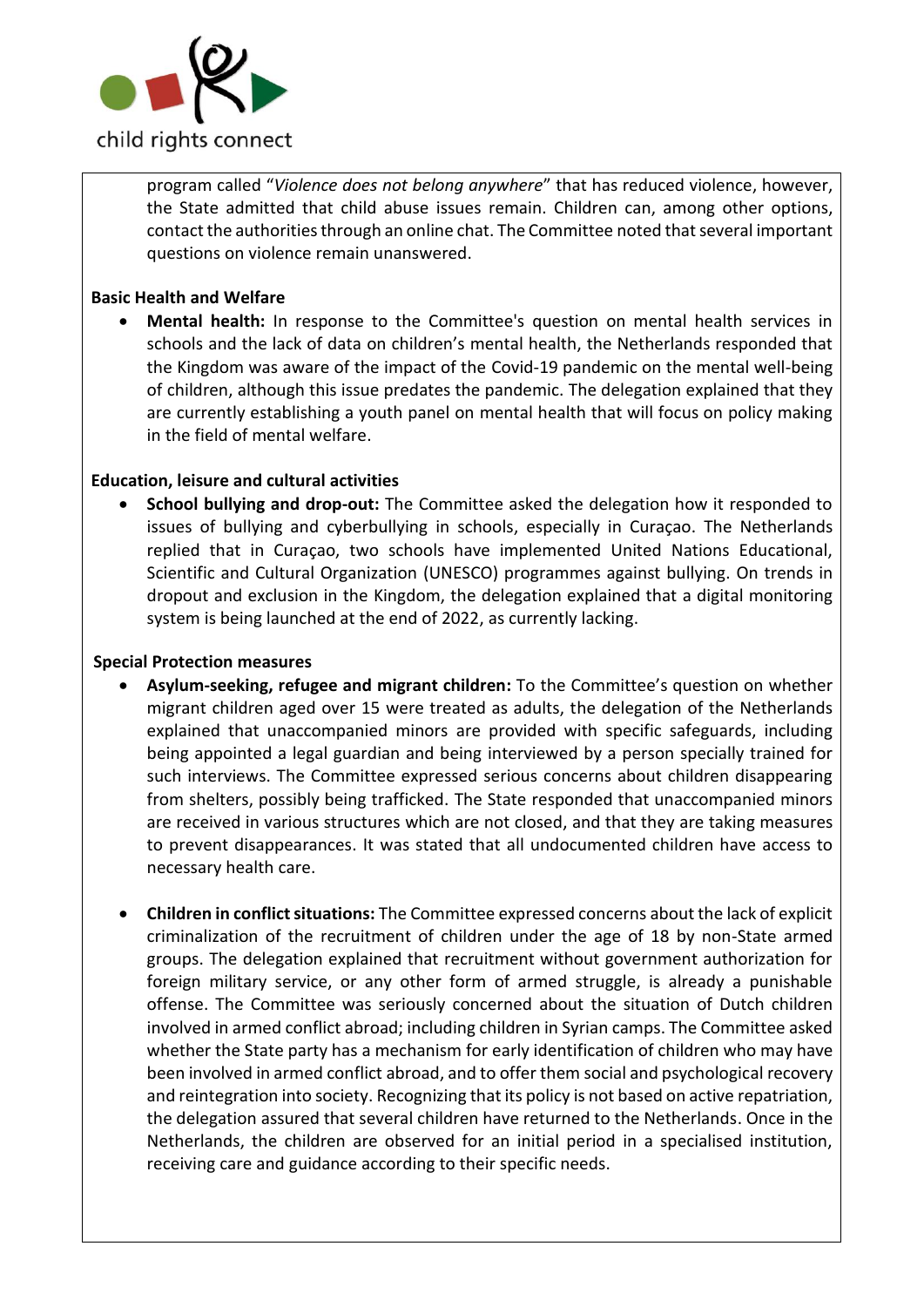

# **Recommendations of the Committee**

In its [Concluding Observations,](https://tbinternet.ohchr.org/_layouts/15/treatybodyexternal/Download.aspx?symbolno=CRC%2fC%2fNLD%2fCO%2f5-6&Lang=en) the Committee drew the State party's attention concerning the following areas:

- **Non-discrimination:** The Committee recommends that the State party eliminate disparities between constituent countries and all municipalities. The State party should also ensure that all municipalities have a child-friendly anti-discrimination service where children can easily report cases of discrimination, and mechanisms to respond effectively and in a childsensitive manner. In addition, the Committee also presses the State to ensure the investigation of cases of discrimination against children. The Committee also expects that children with disabilities, asylum-seeking and migrant children and children without a regular residence status have access to inclusive and quality education, including early childhood education, without discrimination. The State must address the overrepresentation of migrant children in special schools and the justice system, including through mandatory training on non-discrimination for the judiciary, law enforcement officials and teachers. Finally, the development of policies and awareness-raising measures aimed at addressing the root causes of de facto discrimination, with a view to eliminating stereotyping, prejudice and discrimination is also expected.
- **Violence against children:** The Committee recommends that the State party ensures the effective investigation and intervention in all cases of violence against children, including neglect and sexual abuse, in and outside the home, and in the digital environment, especially cases involving sexual exploitation, cyberaggression and grooming. The State party should also take legislative and administrative measures to set up a child protection infrastructure in Bonaire, Saba and Sint Eustatius and ensure the availability of legal support and child-friendly and confidential complaint mechanisms in residential care, mental health institutions, foster care systems and child protection service. In addition, the Committee recommends that the State party strengthens measures for ensuring that children who are victims or witnesses of violence have prompt access to child-friendly and multisectoral remedies and comprehensive support and strengthen efforts to train professionals concerned to identify and adequately respond to cases of violence and child abuse. The Committee recommends that Netherlands develop initiatives aimed at protecting children with disabilities and transgender and gender-diverse children from all forms of violence, including physical and mental abuse, maltreatment, and sexual exploitation. Finally, the State party needs to ensure the explicit prohibition of corporal punishment by law in alternative care settings, day care and schools in Bonaire, Saba and Sint Eustatius, and strengthen awareness-raising campaigns aimed at promoting positive, non-violent and participatory forms of child-rearing and discipline and underscoring the adverse consequences of corporal punishment; and enhance access to treatment programmes for children with sexually inappropriate behaviour and ensure that such children receive appropriate therapeutic attention and benefit from child protection measures.
- **Children with disabilities:** The Committee urges the State party to ensure that all children with disabilities, including those with intellectual and psychosocial disabilities, have access to and benefit from inclusive education at all levels, including in Bonaire, Saba and Sint Eustatius. The Committee also expects strengthened measures for ensuring inclusive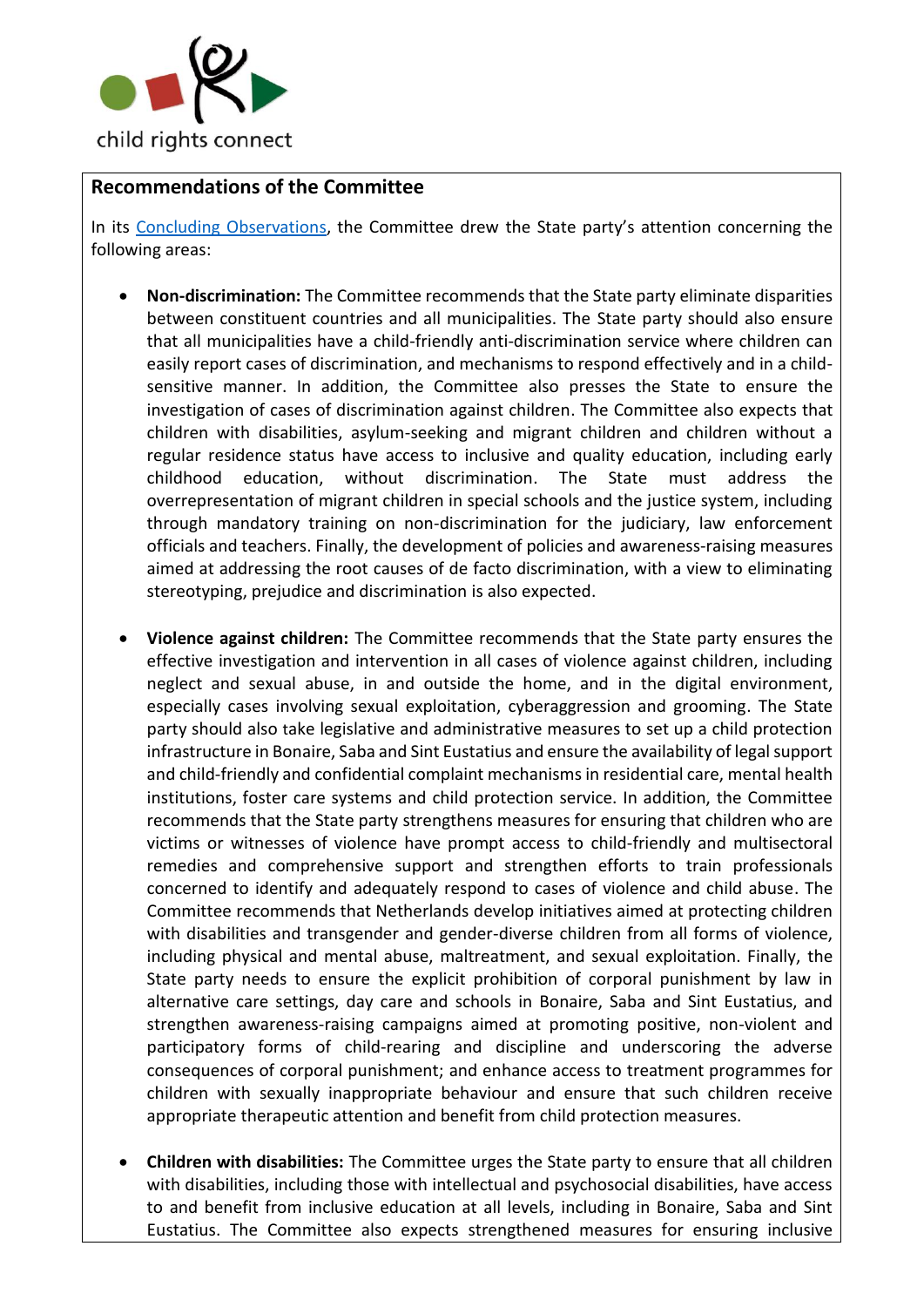

education. At the same time, the State must also expeditiously amend the Compulsory Education Act to limit the grounds for exemption of children with disabilities from compulsory education on physical or psychological grounds, and allocate sufficient human, technical and financial resources for its implementation, with a view to ensuring that exemptions are not used disproportionately to deny a child's right to education. Finally, the Committee asks the State to strengthen support to children with disabilities for their social integration and individual development and ensure that families of such children know how to seek the necessary support, including by ensuring that personal health budgets are sufficient to cover the costs of quality care and that all municipalities implement the comprehensive assessment framework aimed at ensuring that children with disabilities receive prompt and early support.

- **Impact of climate change on the rights of the child:** The Committee urges the State party to reduce greenhouse gas emissions in line with the State party's international commitments, and ensure that national policies and programmes on environmental protection and climate change are implemented in accordance with the principles of the Convention and taking into account children's needs and views. The State needs to take effective measures for the mitigation and adaptation to the harmful effects of climate change, including the heightened risks of the rise in sea levels and stronger hurricanes to the islands in the Caribbean. Finally, an assessment of policies and practices related to the aviation, transport and other relevant sectors and the impacts of the resulting atmosphere pollution and greenhouse gas emissions on children's rights as a basis for designing a wellresourced strategy to remedy the situation should be put in place and the children's awareness on climate change and environmental health need to be promote.
- **Asylum-seeking, refugee and migrant children:** The Committee recommends that the State party ensures child-friendly asylum procedures for all children under the age of 18 years, including by ensuring the early identification of their vulnerabilities and child-specific forms of persecution and that they are interviewed in a child-friendly manner ensuring that all asylum claims, including those submitted by children over 15 years of age, are reviewed in a child-sensitive manner and with due consideration for the age at which they fled their country of origin; and providing them with age-appropriate information and legal advice about their rights, asylum procedures, available services and requirements for documentation, particularly in view of recent amendments to the Dutch Aliens Decree. The best interests of asylum-seeking children need to be a primary consideration in all asylum processes. At the same time, the barriers faced by asylum-seeking and refugee children in Aruba and Curaçao in accessing education, health, housing and other essential services, with a view to ensuring that all such children have access to all basic services without discrimination need to be removed. The immediate transfer of asylum-seeking children and their families from emergency reception facilities is a priority. Finally, the State must adopt permanent and sustainable resettlement options for asylum-seeking children and their families in Aruba, Curaçao and Sint Maarten to ensure that they are given proper legal status and access to employment and other opportunities.
- **Administration of child justice:** the Committee recommends that the State party considers raising the age of criminal responsibility to at least 14 years; and conducting a review of the law to ensure the application of its child justice system to all children below the age of 18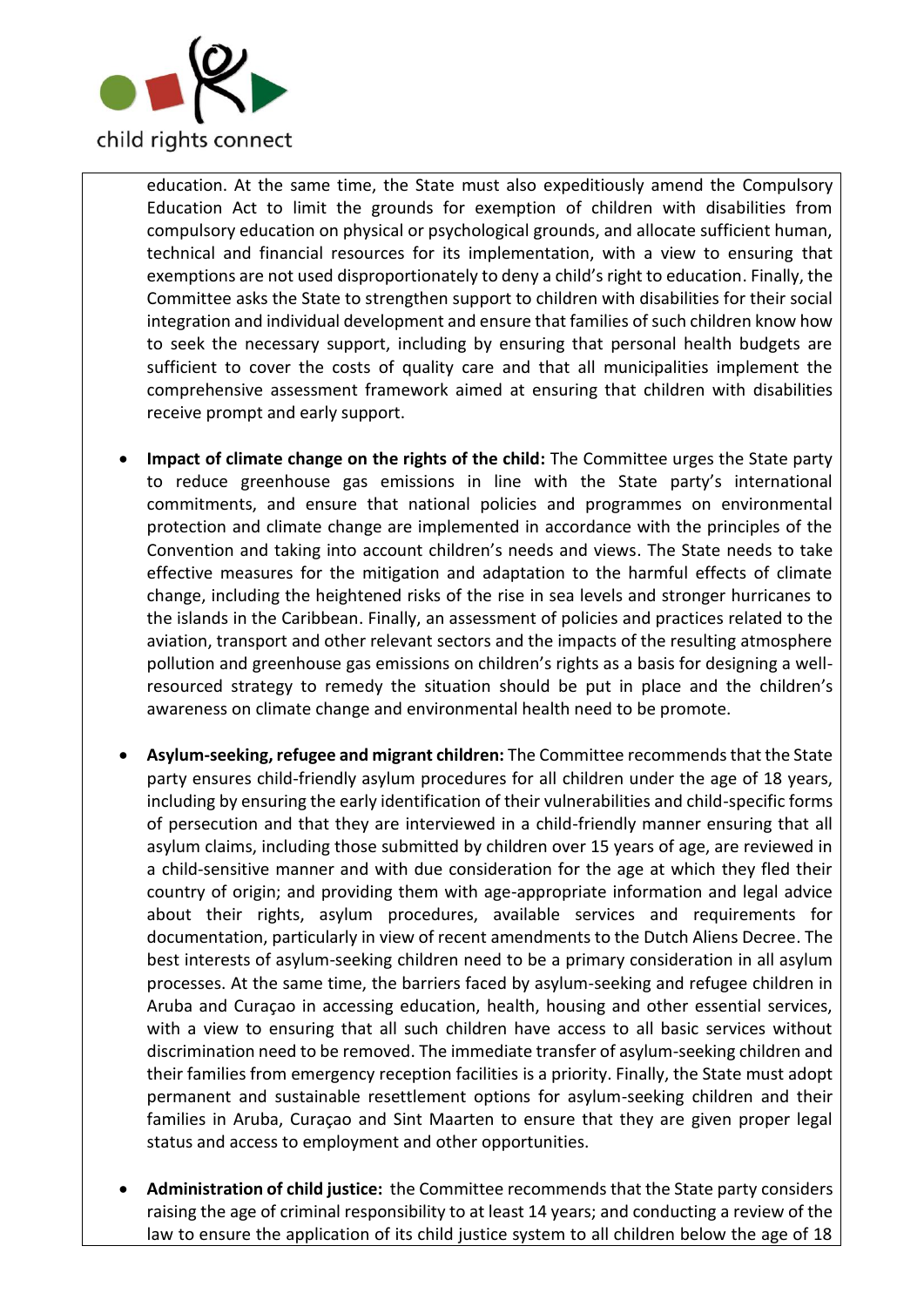

years. In addition, the Committee urges the State party to prevent and limit the use of pretrial detention by ensuring that children arrested and deprived of their liberty are promptly brought before a competent authority to examine the legality of the deprivation of liberty or its continuation. The application of deprivation of liberty need to be monitored to ensure that it is used only as a measure of last resort and for the shortest possible period of time, and that it is regularly reviewed with a view to its withdrawal. Moreover, the State should ensure that any separation of a child from other children is for the shortest possible time and is used only for the protection of the child or others, in the presence of, or under the close supervision of, a suitably trained staff member, and that the reasons and duration are recorded. The Committee also expects that in all parts of the Kingdom, in cases where detention is unavoidable, children are not detained together with adults and that detention conditions comply with international standards; as well as the development of a strategy for the prevention of child offending in all parts of the Kingdom, including early intervention directed at children below the minimum age of criminal responsibility. Finally, the Committee urges the State to reconsider the routine practice of the testing and storage of DNA in respect of children convicted of certain specified offences and to review aspects of its criminal record system that prevent children charged with certain offences from obtaining a certificate of conduct, including by erasing the criminal record of children who are acquitted or have completed their sentence, including for sexual offences.

The Committee also drew the State party's attention to the recommendations concerning the following areas:

- General Measures of implementation: **Reservations and declarations; legislation; coordination; allocation of resources; data collection; independent monitoring; dissemination awareness-raising and training; children's rights and the business sector;**
- General principles: **non-discrimination; best interests of the child; respect for the views of the child;**
- Civil rights and freedoms: **birth registration and nationality; right to privacy and access to appropriate information; right to identity;**
- Violence against children: **violence against children; harmful practices;**
- Family environment and alternative care: **family environment; children deprived of a family environment;**
- **Children with disabilities**;
- Basic health and welfare: **health and health services; mental health; adolescent health; impact of climate change on the rights of the child; standard of living;**
- Education leisure and cultural activities: **education; including vocational training and guidance; human rights education;**
- Special protection measures: **asylum-seeking, refugee and migrant children; unaccompanied children; trafficking; administration of child justice**.

# **Sustainable Development Goals**

The Committee recommended the realization of children's rights in accordance with the Convention and the Optional Protocols thereto throughout the process of implementing the 2030 Agenda for Sustainable Development and urged the State to ensure the meaningful participation of children in achieving all 17 Sustainable Development Goals.